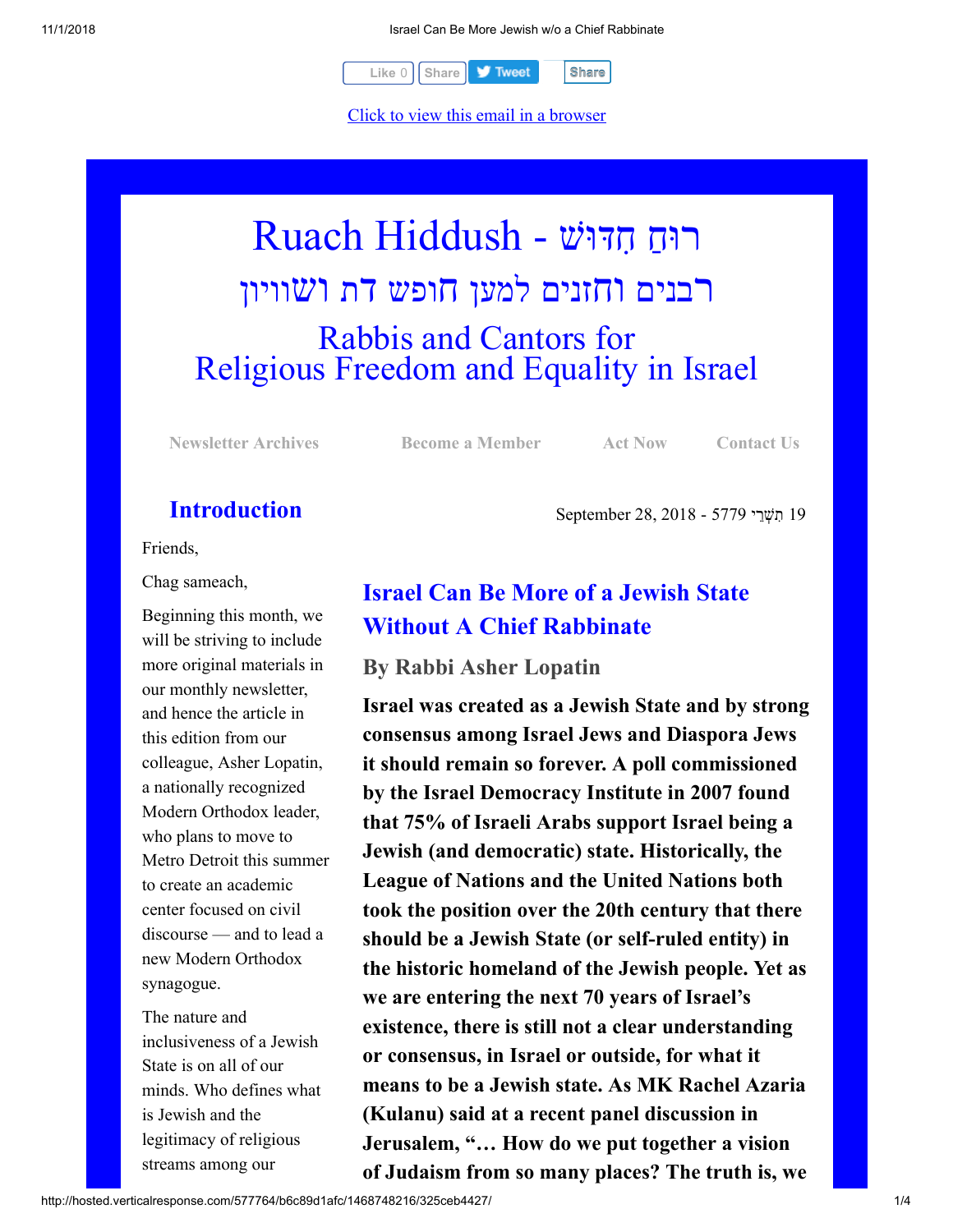11/1/2018 Israel Can Be More Jewish w/o a Chief Rabbinate

people. Arguments we thought were settled with Emancipation have arisen once again, but the politics within an independent state differ from the emancipation arguments of 19th century Europe. Rabbi Lopatin addresses not only inclusion in the power structure, but, also, vitalizing the Jewish people.

In response, Michael Chernick largely agrees, yet questions some of Lopatin's assumptions. We would, likewise, love to have your responses as well, which we would be glad to include, with your permission, in next month's newsletter.

We are celebrating זמן שמחתנו, and indeed we are privileged to live with the Third Jewish Commonwealth. We look forward to hearing from you the special responsibilities you feel are ours in light of the attempts to exclude modern definitions of Judaism from inclusion in the State of the Jewish people.

מועדים לשמחה

Mark H. Levin Editor-in-Chief, Ruach Hiddush

**Contact us**

**don't really know. We need time to mold our selfidentity… We do so that Israel is about to define its Judaism…" (Schechter Institute, April 30, 2018). I would like to suggest three elements are at the core of what it means to be a Jewish state. Each of these elements is threatened by the Chief Rabbinate both in theory and in practice. Thus, while many may see having a Chief Rabbinate as a natural part of having a Jewish State, the Chief Rabbinate has actually harmed the very underpinnings which make Israel a Jewish state, while, at the same time, not being essential at all to the Jewish character of Israel.**

### **[FULL ARTICLE >>>](http://cts.vresp.com/c/?FreedomofReligionfor/b6c89d1afc/325ceb4427/801d55212a)**

# **Some Comments on Rabbi Lopatin's Article**

### **By Rabbi Michael Chernick**

**Rabbi Lopatin's interesting essay on the deadly effects of religious coercion used by the Rabbanut and the State itself in backing that institution is especially interesting coming from n Orthodox rabbi. As a friend and fellow Orthodox rabbi I can easily say that I agree with most of what he said. Nevertheless, I am left feeling that my friend Asher has surprisingly called for what amounts to the separation of religion and state with a form of cultural Judaism making Israel Jewish.**

**Unfortunately, as I see it, we are caught between the fire and the frying pan. Cultural Judaism does not have a robust history of being passed from generation to generation. If I knew beyond a doubt that the documentary treasures of the Jewish tradition and thought were required subjects in Israeli schools taught as history or literature, not as authoritative texts by which one had to live one's life, I would be satisfied. At least**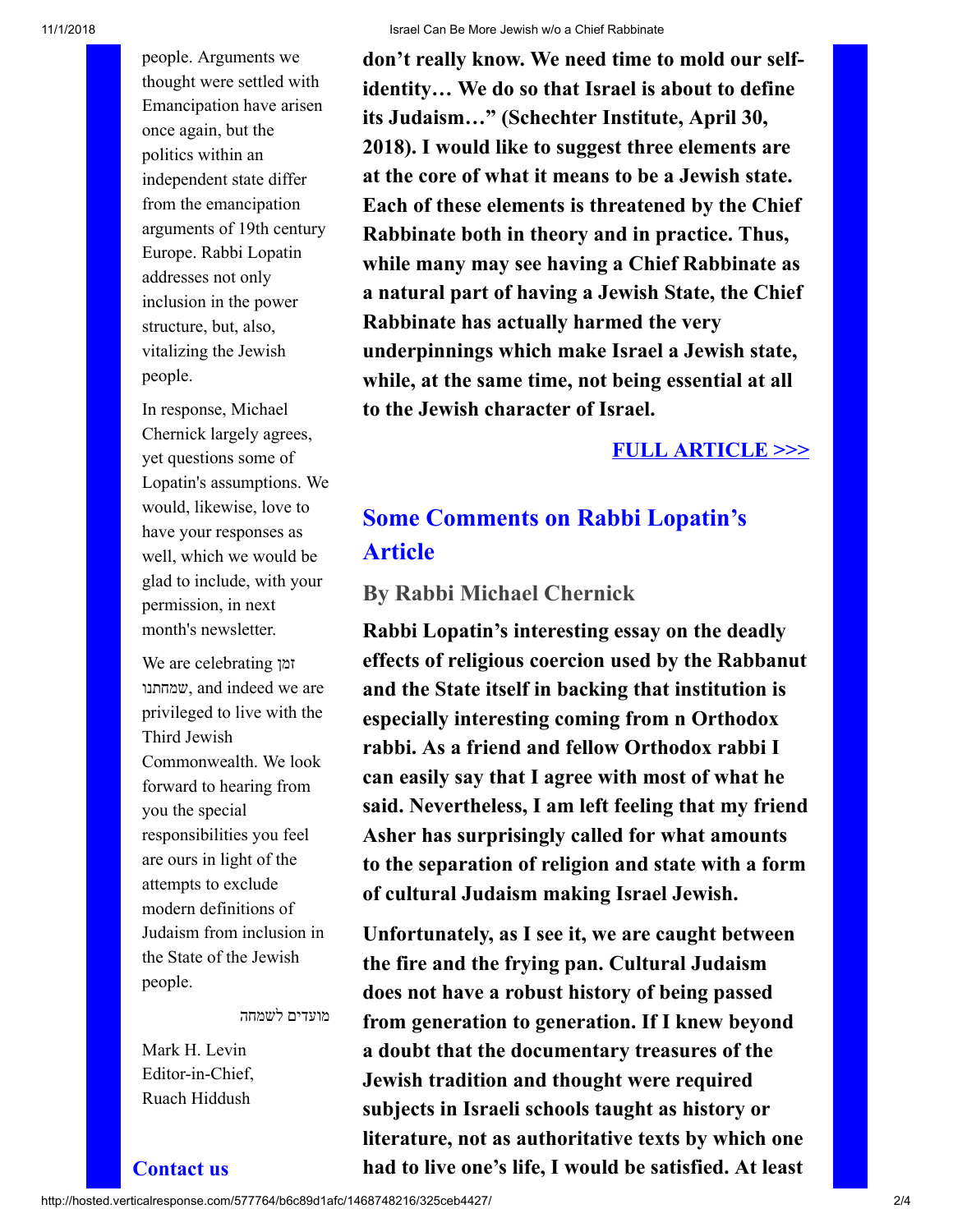11/1/2018 Israel Can Be More Jewish w/o a Chief Rabbinate

Email: [ruach@hiddush.org](http://cts.vresp.com/c/?FreedomofReligionfor/b6c89d1afc/325ceb4427/0e8d9aa123) Phone (US): [415-261-3404](http://cts.vresp.com/c/?FreedomofReligionfor/b6c89d1afc/325ceb4427/4518260fc0) Phone (Israel): [054-779-1179](http://cts.vresp.com/c/?FreedomofReligionfor/b6c89d1afc/325ceb4427/0b0d9a2a6f)

**this would offer some possibility of an Israeli youngster or adult reaching a deeper appreciation of Jewish values and, if properly presented, end the false Jewish/democratic dichotomy created by supernationalist and Haredi entities.**

#### **[FULL ARTICLE >>>](http://cts.vresp.com/c/?FreedomofReligionfor/b6c89d1afc/325ceb4427/a5e1500216)**

# **Israelis want American Jewish help in promoting religious pluralism, study finds**

**By Ben Sales**

**(JTA) — For years, American Jewish groups have agitated for more religious pluralism in Israel. And year after year, the Israeli government has acted as if the country's demographic and political realities make any kind of substantial reform impossible.**

**The latest version of an annual survey disputes that claim: It shows that Jewish Israelis disapprove of how their government handles religious issues. It shows that they want more liberal religious policies. And it says they want American Jews to intervene in the debate.**

#### **[FULL ARTICLE >>>](http://cts.vresp.com/c/?FreedomofReligionfor/b6c89d1afc/325ceb4427/91cdc85194)**

### **שטח הפקר | עונה 2 - המטרה: נטרול בג"ץ**

**פרק מיוחד על הקרב על בג"ץ: אחרי חוק הלאום, איך עובדת המהפכה להחלשת כוחו? 5 שופטי עליון בדימוס מתייצבים מול המצלמה ומסבירים את הסכנה בבג"ץ חלש. מולם שרת המשפטים שעונה להם - תנו לפוליטיקאים לשלוט**

#### **[WATCH VIDEO >>>](http://cts.vresp.com/c/?FreedomofReligionfor/b6c89d1afc/325ceb4427/20f5c7a394/v=Zr_Myh5GXbM)**